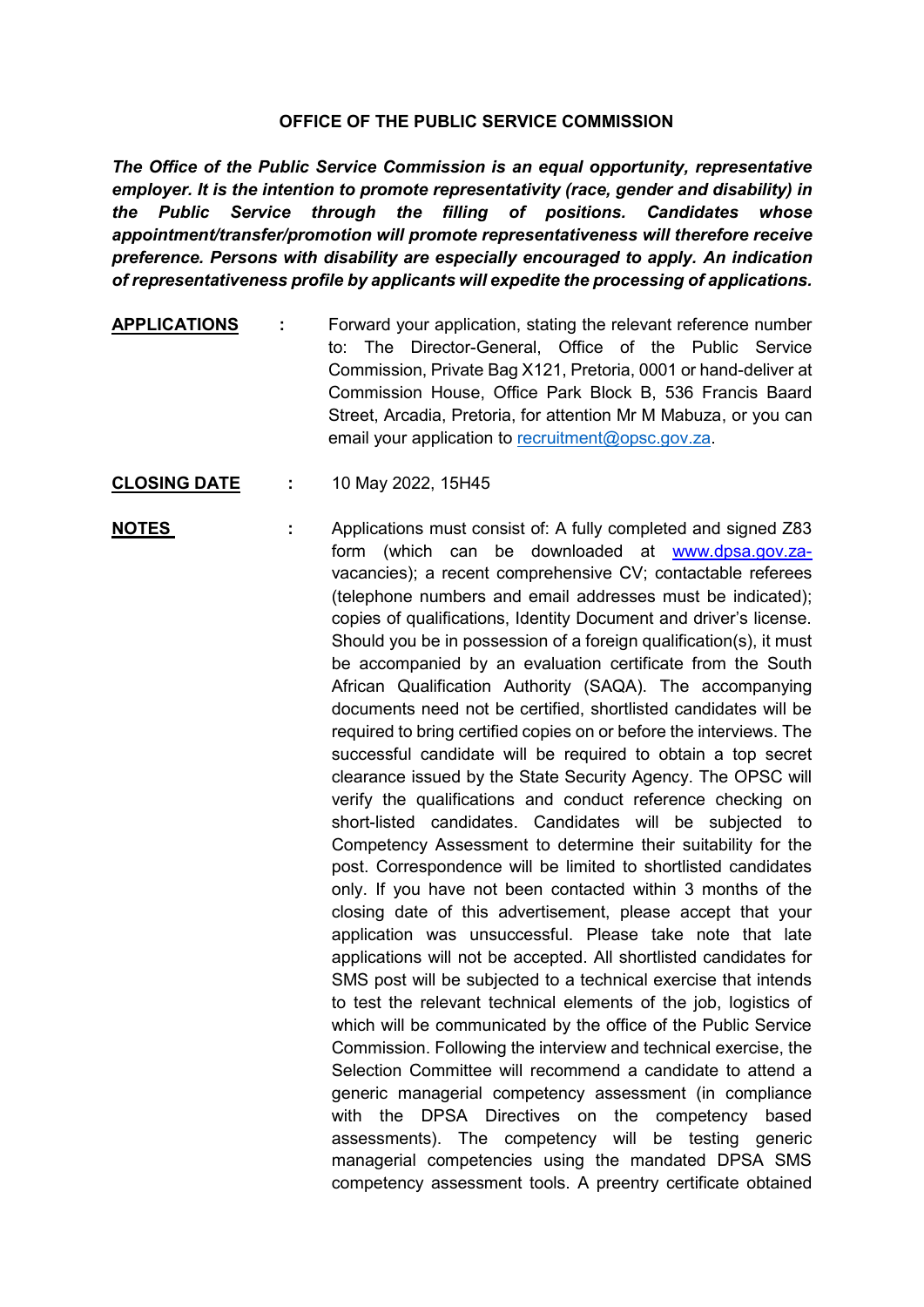from the National School of Government (NSG) is required for all SMS applications. **Applicants are advised that the old Z83 which was valid until 31 December 2020 will not be accepted. Should an individual wish to apply for a post, he/she will be required to submit the new application for employment (Z83) form which became effective on 1 January 2021 and can be downloaded at [www.dpsa.gov.za](http://www.dpsa.gov.za-vacancies/)[vacancies.](http://www.dpsa.gov.za-vacancies/) From 1 January 2021 should an application be received using incorrect applications for employment (Z83) form, it will not be considered.**

## **POST : ASSISTANT DIRECTOR: PROVINCIAL OFFICE SUPPORT X 2**

**REF NO: ASDPOS/KZN/04/2022 KWAZULU-NATAL PROVINCIAL OFFICE REF NO: ASDPOS/MP/04/2022 MPUMALANGA PROVINCIAL OFFICE**

**SALARY :** SALARY LEVEL 9 R382 245

## **CENTRES : PUBLIC SERVICE COMMISSION KWAZULU-NATAL PROVINCIAL OFFICE, PIETERMARITZBURG AND MPUMALANGA PROVINCIAL OFFICE, MBOMBELA**

**REQUIREMENTS :** Ideal Candidate Profile: A National Diploma/Degree (New NQF Level 6 or 7) in the field of Social Sciences, Labour Relations/Law/Public Administration/Management and or Human Resources ● 2-3 years' experience as a State Administrative Officer or equivalent experience in a related field, including in the private sector ● Advanced computer skills in MS Office Suite, including Word, Excel, PowerPoint and Outlook. Good interpersonal relations ● Must be assertive, trustworthy, ethical and professional with integrity ● Must have effective administrative, organizational and communication skills ● Must be creative, motivated, self-driven, results-oriented and initiative ● Ability to work both independently and as part of a team ● Ability to work under pressure and maintain a high level of confidentiality ● Must have commitment to transformation ● An understanding of the Constitutional Values and Principles (CVPs) in Section 195 and how these CVPs contribute towards effective public service delivery ● An understanding of how this post supports the role of the Public Service Commission (PSC) regarding the CVPs ● Must have a valid driver's license (with exception of disabled applicants).